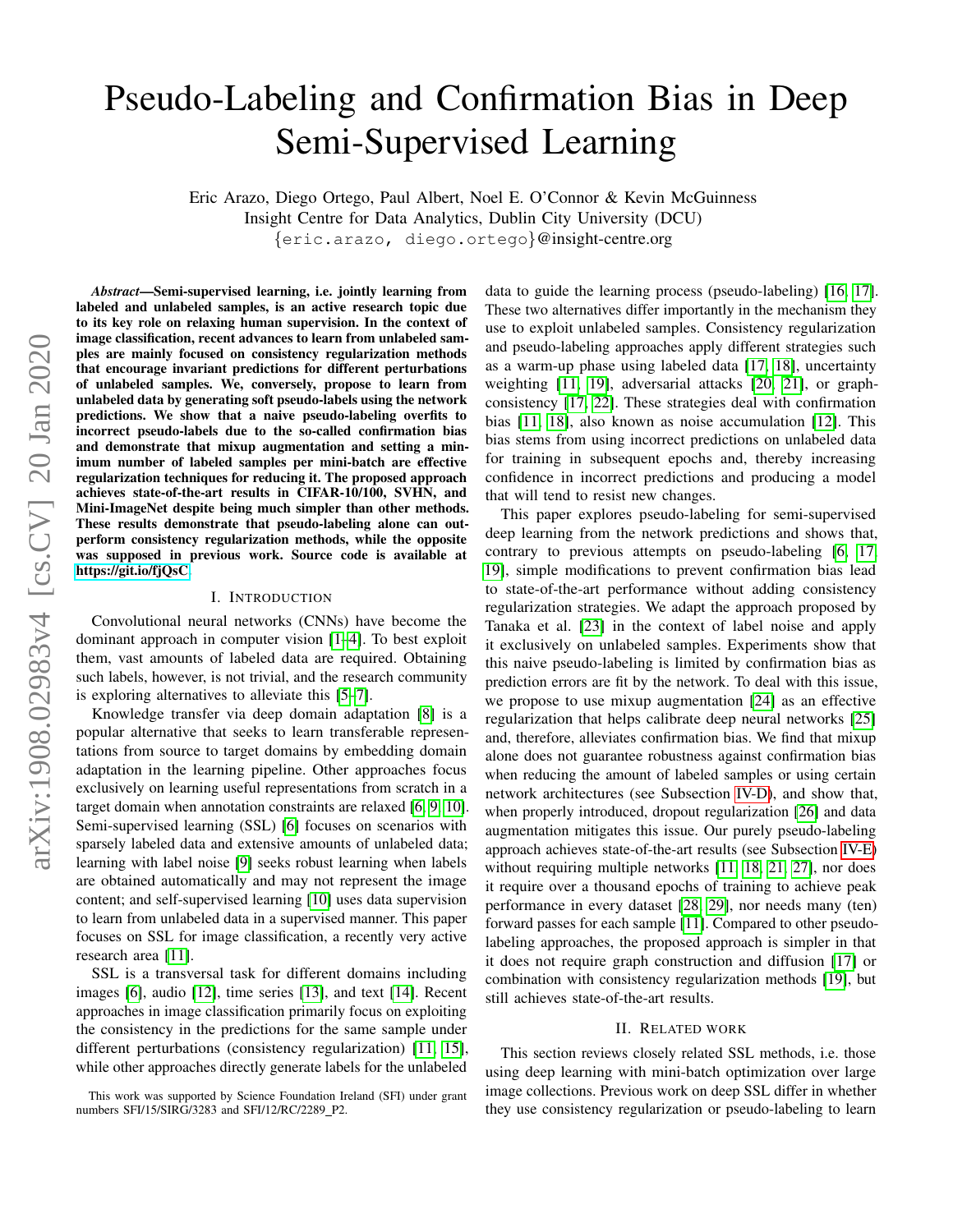from the unlabeled set [\[17\]](#page-6-14), while they all share the use of a cross-entropy loss (or similar) on labeled data.

*a) Consistency regularization:* Imposes that the same sample under different perturbations must produce the same output. This idea was used in [\[15\]](#page-6-12) where they apply randomized data augmentation, dropout, and random max-pooling while forcing softmax predictions to be similar. A similar idea is applied in [\[30\]](#page-7-8), which also extends the perturbation to different epochs, i.e. the current prediction for a sample has to be similar to an ensemble of predictions of the same sample in the past. Here the different perturbations come from networks at different states, dropout, and data augmentation. In [\[18\]](#page-6-15), the temporal ensembling method is interpreted as a teacher-student problem where the network is both a teacher that produces targets for the unlabeled data as a temporal ensemble, and a student that learns the generated targets by imposing the consistency regularization. [\[18\]](#page-6-15) naturally re-defines the problem to deal with confirmation bias by separating the teacher and the student. The teacher is defined as a different network with similar architecture whose parameters are updated as an exponential moving average of the student network weights. This method is extended in [\[11\]](#page-6-8), where they apply an uncertainty weight over the unlabeled samples to learn from the unlabeled samples with low uncertainty (i.e. entropy of the predictions for each sample under random perturbations). Additionally, Miyato et al. [\[20\]](#page-6-17) use virtual adversarial training to carefully introduce perturbations to data samples as adversarial noise and later impose consistency regularization on the predictions. More recently, Luo et al. [\[22\]](#page-7-0) propose to use a contrastive loss on the predictions as a regularization that forces predictions to be similar (different) when they are from the same (different) class. This method extends the consistency regularization previously considered only in-between the same data samples to in-between different samples. Their method can naturally be combined with [\[18\]](#page-6-15) or [\[20\]](#page-6-17) to boost their performance. Similarly, Verma et al. [\[27\]](#page-7-5) propose interpolation consistency training, a method inspired by [\[24\]](#page-7-2) that encourage predictions at interpolated unlabeled samples to be consistent with the interpolated predictions of individual samples. Also, authors in [\[29\]](#page-7-7) apply consistency regularization by guessing low-entropy labels, generating data-augmented unlabeled examples and mixing labeled and unlabeled examples using mixup [\[24\]](#page-7-2). Both [\[27\]](#page-7-5) and [\[29\]](#page-7-7) adopt [\[18\]](#page-6-15) to estimate the targets used in the consistency regularization.

Co-training [\[21\]](#page-6-18) uses two (or more) networks trained simultaneously to agree on their predictions (consistency regularization) and disagree on their errors. Errors are defined as different predictions when exposed to adversarial attacks, thus forcing different networks to learn complementary representations for the same samples. Recently, Chen et al. [\[31\]](#page-7-9) measure the consistency between the current prediction and an additional prediction for the same sample given by an external memory module that keeps track of previous representations. They additionally introduce an uncertainty weighting of the consistency term to reduce the contribution of uncertain predictions. Consistency regularization methods such as [\[18,](#page-6-15) [20,](#page-6-17) [30\]](#page-7-8) have all been shown to benefit from stochastic weight averaging method [\[28\]](#page-7-6), that averages network parameters at different training epochs to move the SGD solution on borders of flat loss regions to their center and improve generalization.

*b) Pseudo-labeling:* Seeks the generation of labels or pseudo-labels for unlabeled samples to guide the learning process. An early attempt at pseudo-labeling proposed in [\[16\]](#page-6-13) uses the network predictions as labels. However, they constrain the pseudo-labeling to a fine-tuning stage, i.e. there is a pretraining or warm-up to initialize the network. A recent pseudolabeling approach proposed in [\[19\]](#page-6-16) uses the network class prediction as hard labels for the unlabeled samples. They also introduce an uncertainty weight for each sample loss, it being higher for samples that have distant  $k$ -nearest neighbors in the feature space. They further include a loss term to encourage intra-class compactness and inter-class separation, and a consistency term between samples with different perturbations. Improved results are reported in combination with [\[18\]](#page-6-15). Finally, a recently published work [\[17\]](#page-6-14) implements pseudo-labeling through graph-based label propagation. The method alternates between two steps: training from labeled and pseudo-labeled data and using the representations of the network to build a nearest neighbor graph where label propagation is applied to refine hard pseudo-labels. They further add an uncertainty score for every sample (softmax prediction entropy based) and class (class population based) to deal, respectively, with the unequal confidence in network predictions and class-imbalance.

### III. PSEUDO-LABELING

We formulate SSL as learning a model  $h_{\theta}(x)$  from a set of N training samples  $D$ . These samples are split into the unlabeled set  $\mathcal{D}_u = \{x_i\}_{i=1}^{N_u}$  and the labeled set  $\mathcal{D}_l = \{(x_i, y_i)\}_{i=1}^{N_l}$ , being  $y_i \in \{0,1\}^C$  the one-hot encoding label for C classes corresponding to  $x_i$  and  $N = N_l + N_u$ . In our case,  $h_{\theta}$  is a CNN and  $\theta$  represents the model parameters (weights and biases). As we seek to perform pseudo-labeling, we assume that a pseudo-label  $\tilde{y}$  is available for the  $N_u$  unlabeled samples. We can then reformulate SSL as training using  $\tilde{\mathcal{D}} = \left\{ (x_i, \tilde{y}_i) \right\}_{i=1}^N$ , being  $\tilde{y} = y$  for the  $N_l$  labeled samples.

The CNN parameters  $\theta$  can be optimized using categorical cross-entropy:

<span id="page-1-0"></span>
$$
\ell^*(\theta) = -\sum_{i=1}^N \tilde{y}_i^T \log (h_\theta(x_i)), \qquad (1)
$$

where  $h_{\theta}(x)$  are the softmax probabilities produced by the model and  $log(·)$  is applied element-wise. A key decision is how to generate the pseudo-labels  $\tilde{y}$  for the  $N_u$  unlabeled samples. Previous approaches have used hard pseudo-labels (i.e. one-hot vectors) directly using the network output class [\[16,](#page-6-13) [19\]](#page-6-16) or the class estimated using label propagation on a nearest neighbor graph [\[17\]](#page-6-14). We adopt the former approach, but use soft pseudo-labels, as we have seen this outperforms hard labels, confirming the observations noted in [\[23\]](#page-7-1) in the context of relabeling when learning with label noise. In particular, we store the softmax predictions  $h_{\theta}(x_i)$  of the network in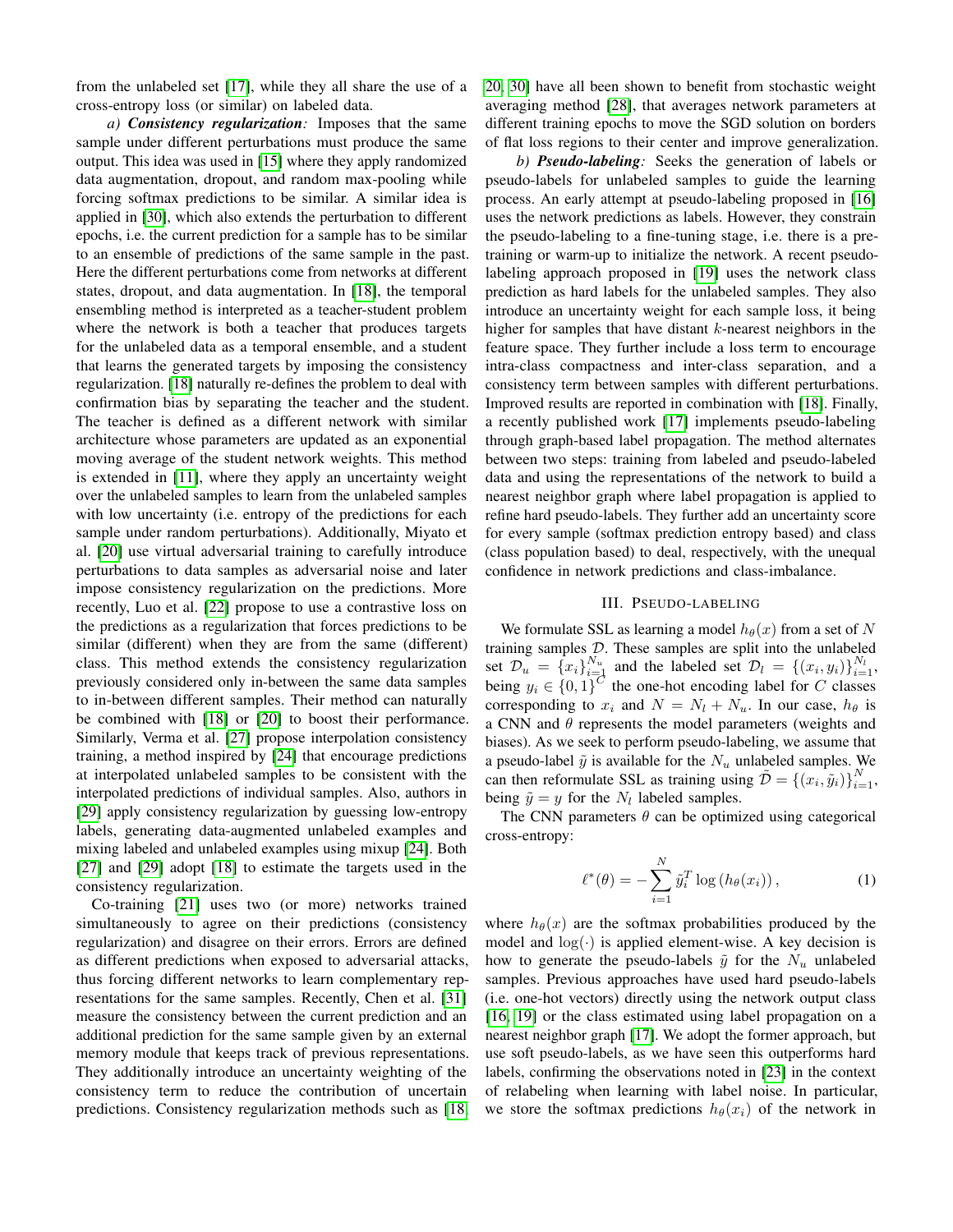every mini-batch of an epoch and use them to modify the soft pseudo-label  $\tilde{y}$  for the  $N_u$  unlabeled samples at the end of every epoch. We proceed as described from the second to the last training epoch, while in the first epoch we use the softmax predictions for the unlabeled samples from a model trained in a 10 epochs warm-up phase using the labeled data subset  $\mathcal{D}_u$ .

We use the two regularizations applied in [\[23\]](#page-7-1) to improve convergence. The first regularization deals with the difficulty of converging at early training stages when the network's predictions are mostly incorrect and the CNN tends to predict the same class to minimize the loss. Assignment of all samples to a single class is discouraged by adding:

$$
R_A = \sum_{c=1}^{C} p_c \log \left(\frac{p_c}{\overline{h}_c}\right),\tag{2}
$$

where  $p_c$  is the prior probability distribution for class c and  $\overline{h}_c$ denotes the mean softmax probability of the model for class  $c$  across all samples in the dataset. As in [\[23\]](#page-7-1), we assume a uniform distribution  $p_c = 1/C$  for the prior probabilities  $(R_A$  stands for all classes regularization) and approximate  $\overline{h}_c$ using mini-batches. The second regularization is needed to concentrate the probability distribution of each soft pseudolabel on a single class, thus avoiding the local optima in which the network might get stuck due to a weak guidance:

$$
R_H = -\frac{1}{N} \sum_{i=1}^{N} \sum_{c=1}^{C} h_{\theta}^c(x_i) \log \left( h_{\theta}^c(x_i) \right), \tag{3}
$$

where  $h_{\theta}^{c}(x_i)$  denotes the c class value of the softmax output  $h_{\theta}(x_i)$  and again using mini-batches (i.e. N is replaced by the mini-batch size) to approximate this term. This second regularization is the average per-sample entropy  $(R_H \text{ stands})$ for entropy regularization), a well-known regularization in SSL [\[32\]](#page-7-10). Finally, the total semi-supervised loss is:

<span id="page-2-2"></span>
$$
\ell = \ell^* + \lambda_A R_A + \lambda_H R_H, \tag{4}
$$

where  $\lambda_A$  and  $\lambda_H$  control the contribution of each regularization term (see Subsection [IV-C](#page-4-1) for a study of these hyperparameters). We stress that this pseudo-labeling approach adapted from [\[23\]](#page-7-1) is far from the state-of-the-art for SSL (see Subsection [IV-B\)](#page-3-0), and are the mechanisms proposed in Subsection [III-A](#page-2-0) which make pseudo-labeling a suitable alternative.

## <span id="page-2-0"></span>*A. Confirmation bias*

Network predictions are, of course, sometimes incorrect. This situation is reinforced when incorrect predictions are used as labels for unlabeled samples, as it is the case in pseudo-labeling. Overfitting to incorrect pseudo-labels predicted by the network is known as confirmation bias. It is natural to think that reducing the confidence of the network on its predictions might alleviate this problem and improve generalization. Recently, mixup data augmentation [\[24\]](#page-7-2) introduced a strong regularization technique that combines data augmentation with label smoothing, which makes it potentially useful to deal with this bias. Mixup trains

on convex combinations of sample pairs  $(x_p$  and  $x_q$ ) and corresponding labels  $(y_p \text{ and } y_q)$ :

$$
x = \delta x_p + (1 - \delta)x_q,\tag{5}
$$

<span id="page-2-1"></span>
$$
y = \delta y_p + (1 - \delta)y_q,\tag{6}
$$

where  $\delta \in \{0, 1\}$  is randomly sampled from a beta distribution  $\mathcal{B}e(\alpha,\beta)$ , with  $\alpha = \beta$  (e.g.  $\alpha = 1$  uniformly selects  $\delta$ ). This combination regularizes the network to favor linear behavior in-between training samples, reducing oscillations in regions far from them. Additionally, Eq. [6](#page-2-1) can be re-interpreted in the loss as  $\ell^* = \delta \ell_p^* + (1 - \delta) \ell_q^*$ , thus re-defining the loss  $\ell^*$  used in Eq. [4](#page-2-2) as:

$$
\ell^* = -\sum_{i=1}^N \delta \left[ \tilde{y}_{i,p}^T \log \left( h_\theta(x_i) \right) \right] + (1 - \delta) \left[ \tilde{y}_{i,q}^T \log \left( h_\theta(x_i) \right) \right].
$$
\n(7)

As shown in [\[25\]](#page-7-3), overconfidence in deep neural networks is a consequence of training on hard labels and it is the label smoothing effect from randomly combining  $y_p$  and  $y_q$  during mixup training that reduces prediction confidence and improves model calibration. In the semi-supervised context with pseudolabeling, using soft-labels and mixup reduces overfitting to model predictions, which is especially important for unlabeled samples whose predictions are used as soft-labels. Note that training with mixup generates softmax outputs  $h_{\theta}(x)$  for mixed inputs  $x$ , thus requiring a second forward pass with the original images to compute unmixed predictions.

Mixup data augmentation alone may be insufficient to deal with confirmation bias when few labeled examples are provided. For example, when training with 500 labeled samples in CIFAR-10 and mini-batch size of 100, just 1 clean sample per batch is seen, which is especially problematic at early stages of training where little correct guidance is provided. Oversampling the labelled examples by setting a minimum number of labeled samples per mini-batch  $k$  (as done in other works [\[17,](#page-6-14) [18,](#page-6-15) [29,](#page-7-7) [31\]](#page-7-9)) provides a constant reinforcement with correct labels during training, reducing confirmation bias and helping to produce better pseudo-labels.

The effect of this oversampling can be understood by splitting the total loss (Eq. [1\)](#page-1-0) into two terms, the first depending on the labeled examples and the second on the unlabelled:

$$
\ell^* = N_l \bar{\ell}_l + N_u \bar{\ell}_u,\tag{8}
$$

where  $N_l$  and  $N_u$  are the number of labelled and unlabelled samples, and the  $\bar{\ell}_l = \frac{1}{N_l} \sum_{i=1}^{N_l} \ell_l^{(i)}$  $\ell_i^{(i)}$  is the average loss for labeled samples and similarly  $\overline{\ell}_u$  for the unlabeled samples. The first term is a data loss on the labeled samples and the second can be interpreted as a regularization term that encourages the network to fit the pseudo-labels of the unlabeled samples. When few labeled samples are available,  $N_l \ll N_u$ , the regularization term dominates the loss, i.e. fitting the pseudolabels is weighted far higher than fitting the labelled samples. This can be overcome either by upweighting the the first term or by oversampling labeled samples. We use the latter strategy as it results in more frequent parameter updates to satisfy the first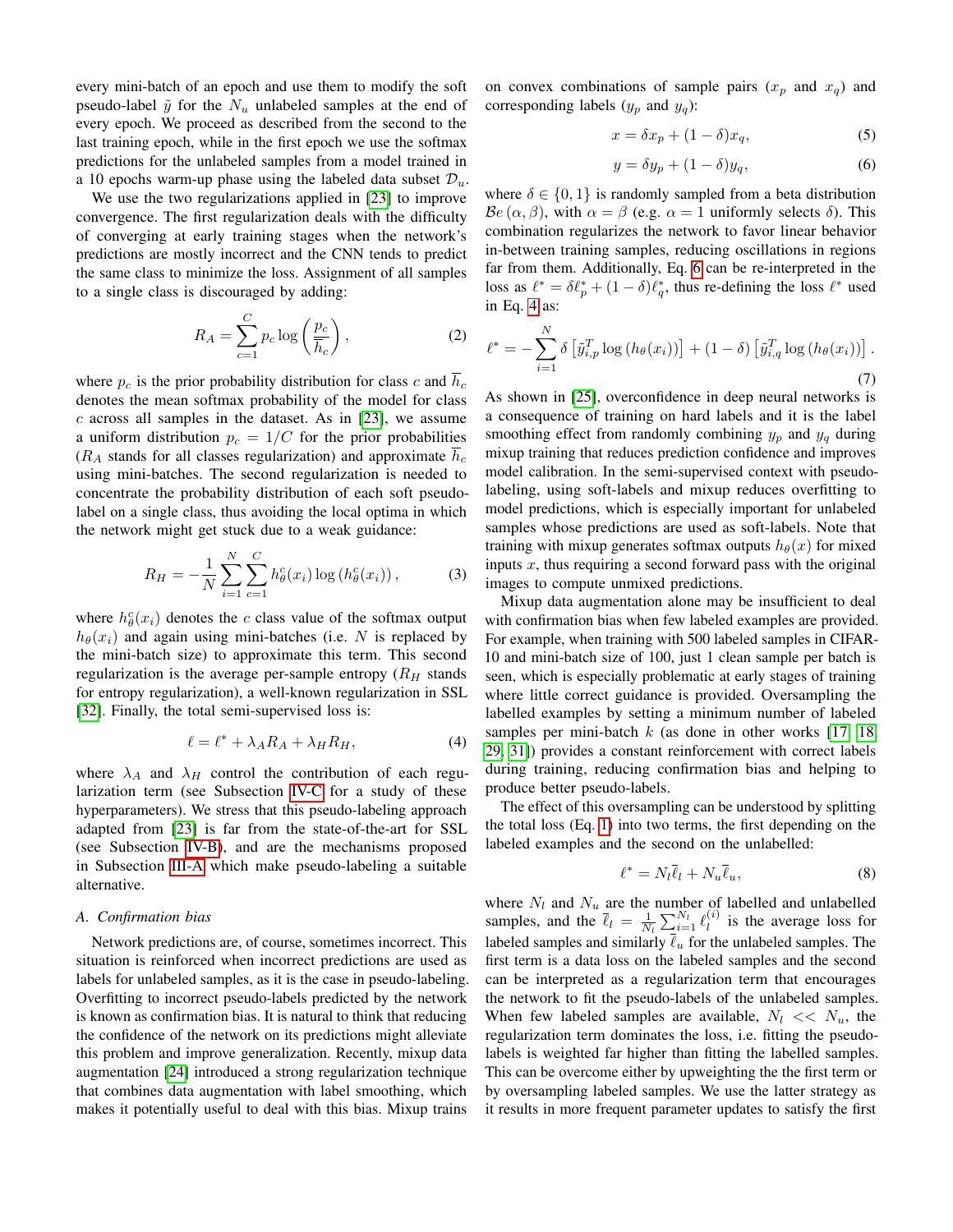

<span id="page-3-2"></span>Fig. 1. Pseudo-labeling in the "two moons" data (4 labels/class) for 1000 samples. From left to right: no mixup, mixup, and mixup with a minimum number of labeled samples per mini-batch. We use an NN classifier with one hidden layer with 50 hidden units as in [\[20\]](#page-6-17).

term, rather than larger magnitude updates. Subsections [IV-B](#page-3-0) and [IV-D](#page-4-0) experimentally show that mixup, a minimum number of samples per mini-batch, and other techniques (dropout and data augmentation) reduce confirmation bias and make pseudolabeling an effective alternative to consistency regularization.

### IV. EXPERIMENTAL WORK

## <span id="page-3-4"></span>*A. Datasets and training*

We use four image classification datasets, CIFAR-10/100 [\[33\]](#page-7-11), SVHN [\[34\]](#page-7-12) and Mini-ImageNet [\[35\]](#page-7-13), to validate our approach. Part of the training images are labeled and the remaining are unlabeled. Following [\[6\]](#page-6-5), we use a validation set of 5K samples for CIFAR-10/100 for studying hyperparameters in Subsections [IV-B](#page-3-0) and [IV-D.](#page-4-0) However, as done in [\[28\]](#page-7-6), we add the 5K samples back to the training set for comparisons in Subsection [IV-E,](#page-5-0) where we report test results (model from the best epoch).

*a) CIFAR-10, CIFAR-100, and SVHN:* These datasets contain 10, 100, and 10 classes respectivelly, with 50K color images for training and 10K for testing in CIFAR-10/100 and 73257 images for training and 26032 for testing in SVHN. The three datasets have resolution 32×32. We perform experiments with a number of labeled images  $N_l = 0.25K$ , 0.5K, and 1K for SVHN and  $N_l = 0.25K$ , 0.5K, 1K, and 4K (4K and 10K) for CIFAR-10 (CIFAR-100). We use the well-known "13-CNN" architecture [\[28\]](#page-7-6) for CIFAR-10/100 and SVHN. We also experiment with a Wide ResNet-28-2 (WR-28) [\[6\]](#page-6-5) and a PreAct ResNet-18 (PR-18) [\[24\]](#page-7-2) in Subsection [IV-D](#page-4-0) to study the generalization to different architectures.

*b) Mini-ImageNet:* We emulate the semi-supervised learning setup Mini-ImageNet [\[35\]](#page-7-13) (a subset of the well-known ImageNet [\[36\]](#page-7-14) dataset) used in [\[17\]](#page-6-14). Train and test sets of 100 classes and 600 color images per class with resolution 84 × 84 are selected from ImageNet, as in [\[37\]](#page-7-15). 500 (100) images per-class are kept for train (test) splits. The train and test sets therefore contain 50k and 10k images. As with CIFAR-100, we experiment with a number of labeled images  $N_l = 4K$  and 10K. Following [\[17\]](#page-6-14), we use a ResNet-18 (RN-18) architecture [\[38\]](#page-7-16).

*c) Hyperparameters:* We use the typical configuration for CIFAR-10/100 and SVHN [\[30\]](#page-7-8), and the same for Mini-ImageNet. Image normalization using dataset mean and standard deviation and subsequent data augmentation [\[30\]](#page-7-8) by random horizontal flips and 2 (6) pixel translations for CIFAR and SVHN (Mini-ImageNet). Additionally, color jitter is applied as in [\[39\]](#page-7-17) in Subsections [IV-D](#page-4-0) and [IV-E](#page-5-0) for higher robustness against confirmation bias. We train using SGD with

<span id="page-3-3"></span>TABLE I CONFIRMATION BIAS ALLEVIATION USING MIXUP AND A MINIMUM NUMBER OF k LABELED SAMPLES PER MINI-BATCH. TOP: VALIDATION ERROR FOR NAIVE PSEUDO-LABELING WITHOUT MIXUP (C), MIXUP (M), AND ALTERNATIVES WITH MINIMUM  $k$ . BOTTOM: STUDY OF THE EFFECT OF  $k$  ON THE VALIDATION ERROR.

|                                             | $CIFAR-10$                       |                                | $CIFAR-100$                      |  |
|---------------------------------------------|----------------------------------|--------------------------------|----------------------------------|--|
| Labeled images                              | 500                              | 4000                           | 4000                             |  |
| C<br>$C^*$ $(k = 16)$<br>M<br>$M^*(k = 16)$ | 52.44<br>35.08<br>32.10<br>13.68 | 11.40<br>10.90<br>7.16<br>6.90 | 48.54<br>46.60<br>41.80<br>38.78 |  |
|                                             |                                  | $CIFAR-10$                     | $CIFAR-100$                      |  |
| Labeled images                              | 500                              | 4000                           | 4000                             |  |
| $k=8$<br>$k=16$<br>$k=32$<br>$k=64$         | 13.14<br>13.68<br>14.58<br>19.40 | 7.18<br>6.90<br>7.06<br>8.20   | 42.32<br>38.78<br>39.62<br>46.28 |  |

momentum of 0.9, weight decay of  $10^{-4}$ , and batch size of 100. Training always starts with a high learning rate (0.1 in CIFAR and SVHN, and 0.2 in Mini-ImageNet), dividing it by ten twice during training. We train for CIFAR and Mini-ImageNet 400 epochs (reducing learning rate in epochs 250 and 350) and use 10 epoch warm-up with labeled data, while for SVHN we train 150 epochs (reducing learning rate in epochs 50 and 100) and use a longer warm-up of 150 epochs to start the pseudo-labeling with good predictions and leading to reliable convergence (experiments in CIFAR-10 with longer warm-up provided results in the same error range already reported). We do not attempt careful tuning of the regularization weights  $\lambda_A$ and  $\lambda_H$  and just set them to 0.8 and 0.4 as done in [\[23\]](#page-7-1) (see Subsection [IV-C](#page-4-1) for an ablation study of these parameters). When using dropout, it is introduced between consecutive convolutional layers of ResNet blocks in WR-28, PR-18, and RN-18, while for 13-CNN we introduce it as in [\[30\]](#page-7-8). Following  $[28]$ <sup>[1](#page-3-1)</sup>, we use weight normalization [\[40\]](#page-7-18) in all networks.

# <span id="page-3-0"></span>*B. Effect of mixup on confirmation bias*

This section demonstrates that carefully regularized pseudolabeling is a suitable alternative for SSL. Figure [1](#page-3-2) illustrates our approach on the "two moons" toy data. Figure [1](#page-3-2) (left) shows the limitations of a naive pseudo-labeling adapted from [\[23\]](#page-7-1), which fails to adapt to the structure in the unlabelled examples

<span id="page-3-1"></span><sup>1</sup><https://github.com/benathi/fastswa-semi-sup>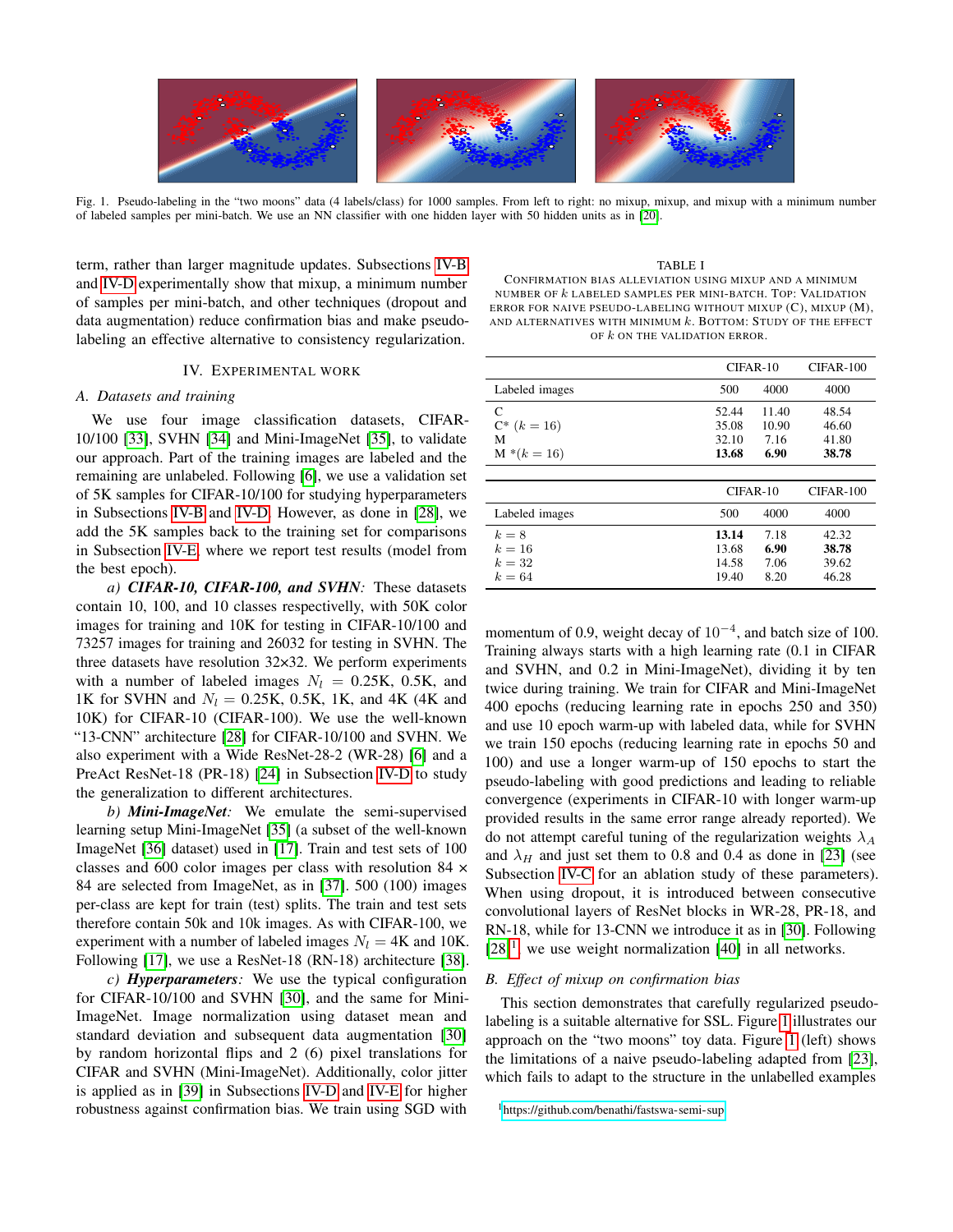

<span id="page-4-2"></span>Fig. 2. Example of certainty of incorrect predictions  $r_t$  during training when using 500 (left) and 4000 (right) labeled images in CIFAR-10. Moving from cross-entropy (C) to mixup (M) reduces  $r_t$ , whereas adding a minimum number of samples per mini-batch (\*) also helps in 500 labels, where  $M^*$  (with slightly lower  $r_t$  than M) is the only configuration that converges, as shown in Table [I](#page-3-3) (top).

<span id="page-4-3"></span>TABLE II VALIDATION ERROR FOR DIFFERENT VALUES OF THE  $\alpha$  parameter from Mixup,  $\lambda_A$ , and  $\lambda_H$ . Bold indicates lowest error. Underlined values INDICATE THE RESULTS OF THE CONFIGURATION USED.

| Labeled images:                     | 500                              |                                  |                                  |                                  | 4000                         |                              |                              |                               |
|-------------------------------------|----------------------------------|----------------------------------|----------------------------------|----------------------------------|------------------------------|------------------------------|------------------------------|-------------------------------|
| $\alpha$                            | 0.1                              |                                  | $\overline{4}$                   | 8                                | 0.1                          |                              | $\overline{4}$               | 8                             |
|                                     | 23.18                            | 13.68                            | 10.60                            | 11.04                            | 8.58                         | 6.90                         | 6.56                         | 6.68                          |
| $\lambda_A/\lambda_H$               | 0.1                              | 0.4                              | 0.8                              | 2                                | 0.1                          | 0.4                          | 0.8                          | $\overline{c}$                |
| 0.1<br>0.4<br>0.8<br>$\overline{2}$ | 22.94<br>20.92<br>23.50<br>31.30 | 29.64<br>12.88<br>13.68<br>14.80 | 60.76<br>17.62<br>14.72<br>14.62 | 83.96<br>38.40<br>25.92<br>23.40 | 7.22<br>7.18<br>7.24<br>8.16 | 6.88<br>6.96<br>6.90<br>7.28 | 7.74<br>7.18<br>7.18<br>7.40 | 33.98<br>8.82<br>8.78<br>8.64 |

and results in a linear decision boundary. Figure [1](#page-3-2) (middle) shows the effect of mixup, which alleviates confirmation bias to better model the structure and gives a smoother boundary. Figure [1](#page-3-2) (right) shows that combining mixup with a minimum number of labeled samples  $k$  per mini-batch improves the semi-supervised decision boundary.

Naive pseudo-labeling leads to overfitting the network predictions and high training accuracy in CIFAR-10/100. Table [I](#page-3-3) (top) reports mixup effect in terms of validation error. Naive pseudo-labeling leads to an error of 11.40/48.54 for CIFAR-10/100 when training with cross-entropy (C) loss for 4000 labels. This error can be greatly reduced when using mixup (M) to 7.16/41.80. However, when further reducing the number of labels to 500 in CIFAR-10, M is insufficient to ensure low-error (32.10). We propose to set a minimum number of samples k per mini-batch to tackle the problem. Table [I](#page-3-3) (bottom) studies this parameter  $k$  when combined with mixup, showing that 16 samples per mini-batch works well for both CIFAR-10 and CIFAR-100, dramatically reducing error in all cases (e.g. in CIFAR-10 for 500 labels error is reduced from 32.10 to 13.68). Confirmation bias causes a dramatic increase in the certainty of incorrect predictions during training. To demonstrate this behavior we compute the average crossentropy of the softmax output with a uniform  $U$  across the classes in every epoch  $t$  for all incorrectly predicted samples  ${x_{m_t}}_{m_t=1}^{M_t}$  as:  $r_t = -\frac{1}{M_t} \sum_{m_t=1}^{M_t} \mathcal{U}^T \log(h_\theta(x_{m_t}))$ . Figure [2](#page-4-2) shows that mixup and minimum  $k$  are effective regularizers for reducing  $r_t$ , i.e. confirmation bias is reduced. We also experimented with using label noise regularizations [\[41\]](#page-7-19), but setting a minimum  $k$  proved more effective.

## <span id="page-4-1"></span>*C. Extended hyperparameters study*

This subsection studies the effect of  $\alpha$ ,  $\lambda_A$ , and  $\lambda_H$ hyperparameters of our pseudo-labeling approach. Table [II](#page-4-3) reports the validation error in CIFAR-10 using 500 and 4000 labels for, respectively,  $\alpha$  and  $\lambda_A$  and  $\lambda_H$ . Note that we keep the same configuration used in Subsection [IV-B](#page-3-0) with  $k = 16$ , i.e. no dropout or additional data augmentation is used. Table [II](#page-4-3) results suggest that  $\alpha = 4$  and  $\alpha = 8$ values might further improve the reported results using  $\alpha = 1$ . However, we experimented on CIFAR-10 with 500 labels using the final configuration (adding dropout and additional data augmentation) and observed marginal differences (8.54 with  $\alpha = 4$ , which is within the error range of the 8.80  $\pm$  0.45 obtained with  $\alpha = 1$ ) shown in Table [IV,](#page-5-1) thus suggesting that stronger mixup regularization might not be additive to dropout and extra data augmentation in our case. Table [II](#page-4-3) shows that our configuration ( $\lambda_A = 0.8$  and  $\lambda_H = 0.4$ ) adopted from [\[23\]](#page-7-1) is very close to the best performance in this experiment where marginal improvements are achieved. More careful hyperparameter tuning might slightly improve the results here, but the default configuration is already good and generalizes well across datasets.

## <span id="page-4-0"></span>*D. Generalization to different architectures*

There are examples in the recent literature [\[42\]](#page-7-20) where moving from one architecture to another changes which methods appear to have a higher potential. Kolesnikov et al. [\[42\]](#page-7-20) show that skip-connections in ResNet architectures play a key role on the quality of learned representations, while most approaches in previous literature were systematically evaluated using AlexNet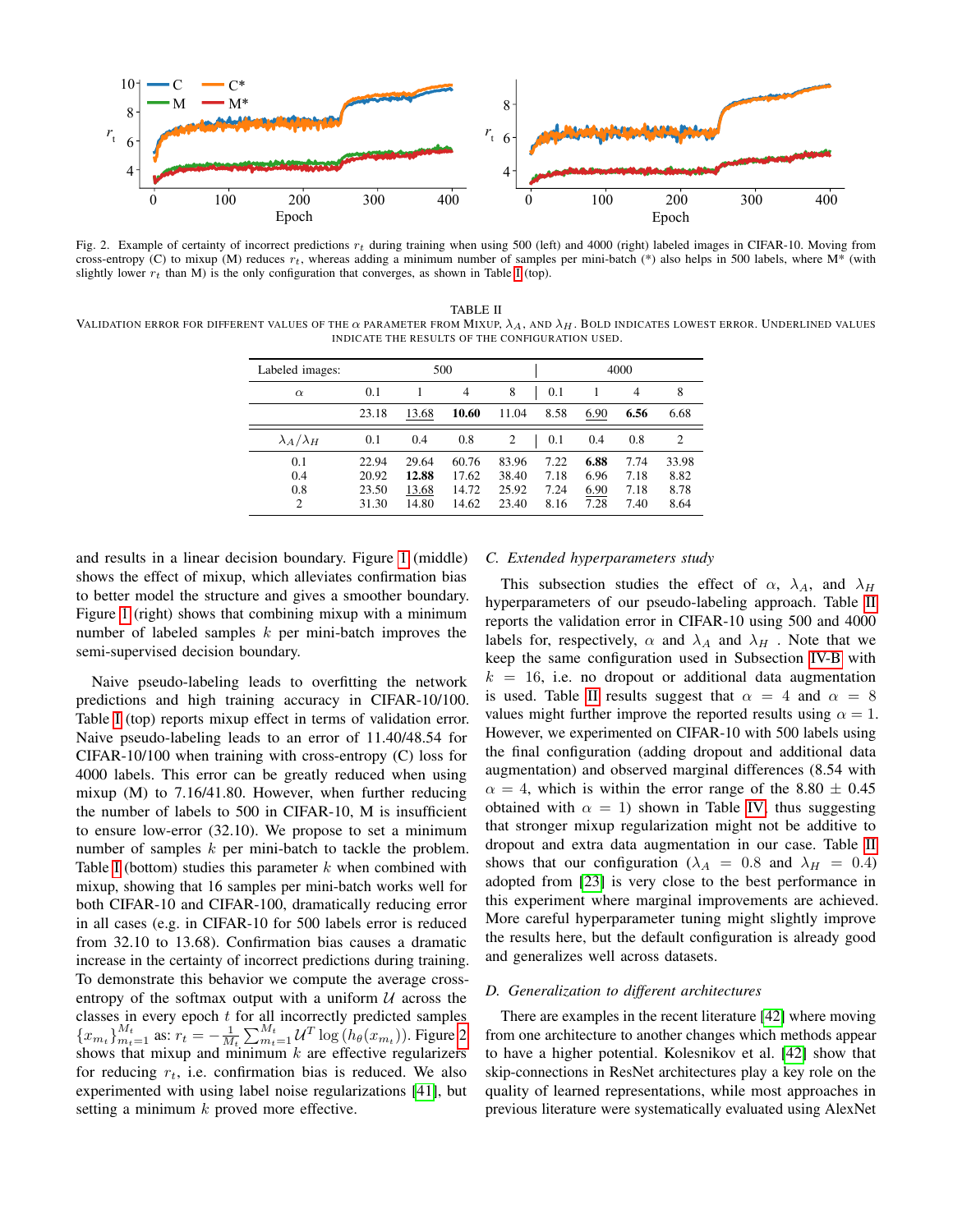<span id="page-5-2"></span>TABLE III VALIDATION ERROR ACROSS ARCHITECTURES IS STABILIZED USING DROPOUT  $p$  and data augmentation  $(A)$ .

|                                   | $M^*$                   |                      | $M^*$ ( $p = 0.1$ )     |                      |                         | $M^*$ ( $p = 0.3$ )   |                        | $M^*$ ( $p = 0.1$ , A) |
|-----------------------------------|-------------------------|----------------------|-------------------------|----------------------|-------------------------|-----------------------|------------------------|------------------------|
| Labeled images                    | 500                     | 4000                 | 500                     | 4000                 | 500                     | 4000                  | 500                    | 4000                   |
| 13-layer<br>WR-28<br><b>PR-18</b> | 13.68<br>29.50<br>13.90 | 6.90<br>6.40<br>5.94 | 12.62<br>14.14<br>14.78 | 6.58<br>7.06<br>5.90 | 11.94<br>30.56<br>14.78 | 6.66<br>11.44<br>6.62 | 9.16<br>10.94<br>14.96 | 6.22<br>6.74<br>6.32   |

TABLE IV

<span id="page-5-1"></span>TEST ERROR IN CIFAR-10/100 FOR THE PROPOSED APPROACH USING THE 13-CNN NETWORK. (\*) DENOTES THAT WE HAVE RUN THE ALGORITHM. BOLD INDICATES LOWEST ERROR. WE REPORT AVERAGE AND STANDARD DEVIATION OF 3 RUNS WITH DIFFERENT LABELED/UNLABELED SPLITS.

|                                                                                                                                  |                                           | CIFAR-10                                                                                                                               | CIFAR-100                                                                                                                                                                                                        |                                                   |                                                                                                                                                                                |  |  |  |
|----------------------------------------------------------------------------------------------------------------------------------|-------------------------------------------|----------------------------------------------------------------------------------------------------------------------------------------|------------------------------------------------------------------------------------------------------------------------------------------------------------------------------------------------------------------|---------------------------------------------------|--------------------------------------------------------------------------------------------------------------------------------------------------------------------------------|--|--|--|
| Labeled images                                                                                                                   | 500                                       | 1000                                                                                                                                   | 4000                                                                                                                                                                                                             | 4000                                              | 10000                                                                                                                                                                          |  |  |  |
| Supervised $(C)^*$<br>Supervised (M)*                                                                                            | $43.64 \pm 1.21$<br>$37.60 \pm 0.65$      | $34.83 \pm 1.15$<br>$28.59 \pm 1.21$                                                                                                   | $19.26 \pm 0.26$<br>$15.94 \pm 0.26$                                                                                                                                                                             | $54.49 \pm 0.53$<br>$52.70 \pm 0.28$              | $41.14 \pm 0.26$<br>$39.42 \pm 0.37$                                                                                                                                           |  |  |  |
| Consistency regularization methods                                                                                               |                                           |                                                                                                                                        |                                                                                                                                                                                                                  |                                                   |                                                                                                                                                                                |  |  |  |
| $\Pi$ model<br>TE<br>МT<br>$\Pi$ model-SN<br><b>MA-DNN</b><br>$Deep$ - $Co$<br>MT-TSSDL<br>MT-LP<br>MT-CCL<br>MT-fast-SWA<br>ICT | $27.45 \pm 2.64$<br>$24.02 \pm 2.44$<br>۰ | $19.04 + 0.51$<br>$21.23 \pm 1.27$<br>$18.41 \pm 0.92$<br>$16.93 \pm 0.70$<br>$16.99 \pm 0.71$<br>$15.58 \pm 0.12$<br>$15.48 \pm 0.78$ | $12.36 \pm 0.31$<br>$12.16 \pm 0.24$<br>$11.41 + 0.25$<br>$11.00 + 0.13$<br>$11.91 \pm 0.22$<br>$9.03 \pm 0.18$<br>$9.30 \pm 0.55$<br>$10.61 \pm 0.28$<br>$10.63 \pm 0.22$<br>$9.05 \pm 0.21$<br>$7.29 \pm 0.02$ | $45.36 + 0.49$<br>٠<br>$43.73 \pm 0.20$<br>۰<br>٠ | $39.19 \pm 0.36$<br>$38.65 \pm 0.51$<br>$36.08 \pm 0.51$<br>$37.97 + 0.29$<br>$34.51 \pm 0.61$<br>$38.77 \pm 0.28$<br>$35.92 \pm 0.47$<br>$34.81 \pm 0.52$<br>$34.10 \pm 0.31$ |  |  |  |
| Pseudo-labeling methods                                                                                                          |                                           |                                                                                                                                        |                                                                                                                                                                                                                  |                                                   |                                                                                                                                                                                |  |  |  |
| <b>TSSDL</b><br>LP<br>$Ours*$                                                                                                    | $32.40 \pm 1.80$<br>$8.80 \pm 0.45$       | $21.13 \pm 1.17$<br>$22.02 \pm 0.88$<br>$6.85 \pm 0.15$                                                                                | $10.90 \pm 0.23$<br>$12.69 \pm 0.29$<br>$5.97 \pm 0.15$                                                                                                                                                          | $46.20 \pm 0.76$<br>$37.55 \pm 1.09$              | $38.43 \pm 1.88$<br>$32.15 \pm 0.50$                                                                                                                                           |  |  |  |

[\[43\]](#page-7-21). Ulyanov et al. [\[44\]](#page-7-22) showed that different architectures lead different and useful image priors, highlighting the importance of exploring different networks. We, therefore, test our method with two more architectures: a Wide ResNet-28-2 (WR-28) [\[45\]](#page-7-23) typically used in SSL [\[6\]](#page-6-5) (1.5M parameters) and a PreAct ResNet-18 (PR-18) [\[46\]](#page-7-24) used in the context of label noise [\[24\]](#page-7-2) (11M parameters). Table [III](#page-5-2) presents the results for the 13-CNN (AlexNet-type) and these network architectures (ResNet-type). Our pseudo-labeling with mixup and  $k = 16$ (M\*) works well for 4000 and 500 labels across architectures, except for 500 labels for WR-28 where there is large error increase (29.50). This is due to a stronger confirmation bias in which labeled samples are not properly learned, while incorrect pseudo-labels are fit. Interestingly, PR-18 (11M) is more robust to confirmation bias than WR-28 (1.5M), while the 13-layer network (3M) has fewer parameters than PR-18 and achieves better performance. This suggests that the network architecture plays an important role, being a relevant prior for SSL with few labels.

We found that dropout [\[26\]](#page-7-4) and data augmentation help to achieve good performance across all architectures. Table [III](#page-5-2) shows that dropout  $p = 0.1, 0.3$  helps in achieving better convergence in CIFAR-10, whereas adding color jitter as additional data augmentation (details in Subsection [IV-A\)](#page-3-4) further contributes to error reduction. Note that the quality of pseudo-labels is key, so it is essential to disable dropout to prevent corruption when computing these in the second forward pass. We similarly disable data augmentation in the second forward pass, which consistently improves performance. This configuration is used for comparison with the state-of-the-art in Subsection [IV-E.](#page-5-0)

## <span id="page-5-0"></span>*E. Comparison with the state-of-the-art*

We compare our pseudo-labeling approach against related work that makes use of the 13-CNN [\[18\]](#page-6-15) in CIFAR-10/100: Π model [\[30\]](#page-7-8), TE [\[30\]](#page-7-8), MT [\[18\]](#page-6-15), Π model-SN [\[22\]](#page-7-0), MA-DNN [\[31\]](#page-7-9), Deep-Co [\[21\]](#page-6-18), TSSDL [\[19\]](#page-6-16), LP [\[17\]](#page-6-14), CCL [\[11\]](#page-6-8), fast-SWA [\[28\]](#page-7-6) and ICT [\[27\]](#page-7-5). Tables [IV](#page-5-1) and [V](#page-6-19) divide methods into those based on consistency regularization and pseudolabeling. Note that we include pseudo-labeling approaches combined with consistency regularization ones (e.g. MT) in the consistency regularization set. The proposed approach clearly outperforms consistency regularization methods, as well as other purely pseudo-labeling approaches and their combination with consistency regularization methods in CIFAR-10/100 and SVHN. These results demonstrate the generalization of the proposed approach compared to other methods that fail when decreasing the number of labels. Furthermore, Table [VI](#page-7-25) (left)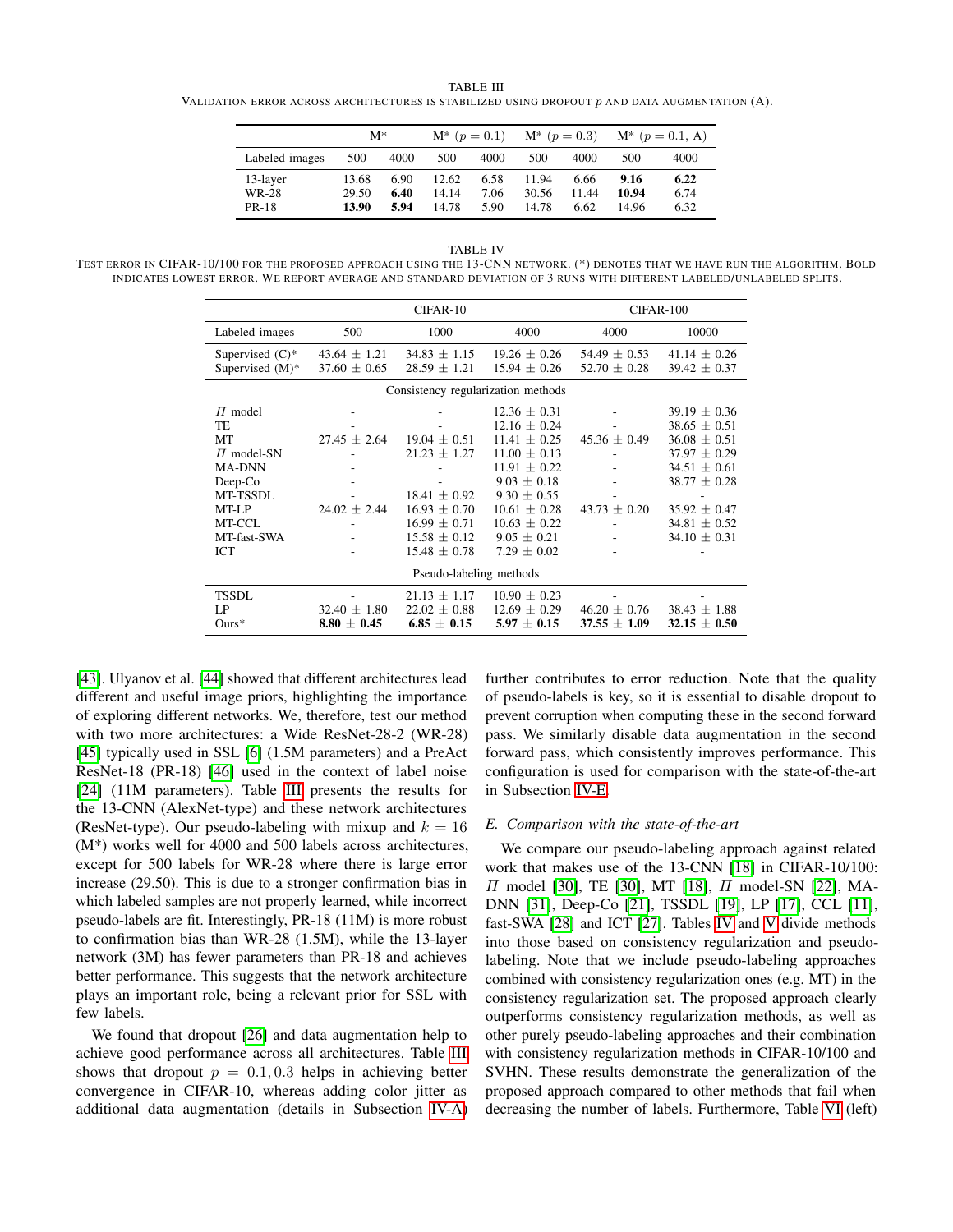#### TABLE V

<span id="page-6-19"></span>TEST ERROR IN SVHN FOR THE PROPOSED APPROACH USING THE 13-CNN NETWORK. (\*) DENOTES THAT WE HAVE RUN THE ALGORITHM. BOLD INDICATES LOWEST ERROR. WE REPORT AVERAGE AND STANDARD DEVIATION OF 3 RUNS WITH DIFFERENT LABELED/UNLABELED SPLITS.

| Labeled images          | 250                                | 500             | 1000             |  |  |  |  |  |  |
|-------------------------|------------------------------------|-----------------|------------------|--|--|--|--|--|--|
| Supervised $(C)^*$      | $43.60 \pm 3.35$                   | $22.67 + 2.80$  | $13.32 \pm 0.89$ |  |  |  |  |  |  |
| Supervised (M)*         | $53.15 + 6.54$                     | $20.74 + 0.80$  | $11.66 \pm 0.17$ |  |  |  |  |  |  |
|                         | Consistency regularization methods |                 |                  |  |  |  |  |  |  |
| $\Pi$ model             | $9.69 + 0.92$                      | $6.83 + 0.66$   | $4.95 + 0.26$    |  |  |  |  |  |  |
| TE                      |                                    | $5.12 + 0.13$   | $4.42 + 0.16$    |  |  |  |  |  |  |
| MТ                      | $4.35 \pm 0.50$                    | $4.18 + 0.27$   | $3.95 + 0.19$    |  |  |  |  |  |  |
| $\Pi$ model-SN          | $5.07 \pm 0.25$                    | $4.52 + 0.30$   | $3.82 + 0.25$    |  |  |  |  |  |  |
| <b>MA-DNN</b>           |                                    |                 | $4.21 + 0.12$    |  |  |  |  |  |  |
| Deep-Co                 |                                    |                 | $3.61 + 0.15$    |  |  |  |  |  |  |
| MT-TSSDL                | $4.09 + 0.42$                      | $3.90 + 0.27$   | $3.35 + 0.27$    |  |  |  |  |  |  |
| <b>ICT</b>              | $4.78 + 0.68$                      | $4.23 + 0.15$   | $3.89 + 0.04$    |  |  |  |  |  |  |
| Pseudo-labeling methods |                                    |                 |                  |  |  |  |  |  |  |
| TSSDL                   | $5.02 \pm 0.26$                    | $4.32 + 0.30$   | $3.80 + 0.27$    |  |  |  |  |  |  |
| $_{\rm Ours*}$          | $3.66 \pm 0.12$                    | $3.64 \pm 0.04$ | $3.55 \pm 0.08$  |  |  |  |  |  |  |

demonstrates that the proposed approach successfully scales to higher resolution images, obtaining an over 10 point margin on the best related work in Mini-ImageNet. Note that all supervised baselines are reported using the same data augmentation and dropout as in the proposed pseudo-labeling.

Table [VI](#page-7-25) (right) compares our pseudo-labeling approach against recent consistency regularization approaches that use mixup. We achieve better performance than ICT [\[27\]](#page-7-5), while being competitive with MM [\[29\]](#page-7-7) for 500 and 4000 labels using WR-28. Regarding PR-18, we converge to reasonable performance for 4000 and 500 labels, whereas for 250 we do not. Finally, the 13-CNN robustly converges even for 250 labels where we obtain 9.37 test error. Therefore, these results suggest that it is worth exploring the relationship between number of labels, dataset complexity and architecture type. As shown in Subsection [IV-D,](#page-4-0) dropout and additional data augmentation help with 500 labels/class across architectures, but are insufficient for 250 labels. Better data augmentation [\[47\]](#page-7-26) or self-supervised pre-training [\[48\]](#page-7-27) might overcome this challenge. However, it is already interesting that a straightforward modification of pseudo-labeling, designed to tackle confirmation bias, gives a competitive semi-supervised learning approach, without any consistency regularization, and future work should take this into account.

#### V. CONCLUSIONS

This paper presented a semi-supervised learning approach for image classification based on pseudo-labeling. We proposed to directly use the network predictions as soft pseudo-labels for unlabeled data together with mixup augmentation, a minimum number of labeled samples per mini-batch, dropout and data augmentation to alleviate confirmation bias. This conceptually simple approach outperforms related work in four datasets, demonstrating that pseudo-labeling is a suitable alternative to the dominant approach in recent literature: consistencyregularization. The proposed approach is, to the best of

our knowledge, both simpler and more accurate than most recent approaches. Future work should explore SSL in classunbalanced and large-scale datasets and synergies of pseudolabelling and consistency regularization.

#### REFERENCES

- <span id="page-6-0"></span>[1] T. Lin, P. Goyal, R. Girshick, K. He, and P. Dollar, "Focal Loss for Dense Object Detection," in *IEEE International Conference on Computer Vision (ICCV)*, 2017.
- [2] W. Liu, R. Lin, Z. Liu, L. Liu, Z. Yu, B. Dai, and L. Song, "Learning towards Minimum Hyperspherical Energy," in *Advances in Neural Information Processing Systems (NeurIPS)*, 2018.
- [3] C. Kim, F. Li, and J. Rehg, "Multi-object Tracking with Neural Gating Using Bilinear LSTM," in *European Conference on Computer Vision (ECCV)*, 2018.
- <span id="page-6-1"></span>[4] S. Xie, C. Sun, J. Huang, Z. Tu, and K. Murphy, "Rethinking Spatiotemporal Feature Learning: Speed-Accuracy Trade-offs in Video Classification," in *European Conference on Computer Vision (ECCV)*, September 2018.
- <span id="page-6-2"></span>[5] W. Li, L. Wang, W. Li, E. Agustsson, and L. Van Gool, "WebVision Database: Visual Learning and Understanding from Web Data," *arXiv: 1708.02862*, 2017.
- <span id="page-6-5"></span>[6] A. Oliver, A. Odena, C. Raffel, E. Cubuk, and I. Goodfellow, "Realistic Evaluation of Deep Semi-Supervised Learning Algorithms," in *Advances in Neural Information Processing Systems (NeurIPS)*, 2018.
- <span id="page-6-3"></span>[7] X. Liu, J. Van De Weijer, and A. D. Bagdanov, "Exploiting Unlabeled Data in CNNs by Self-supervised Learning to Rank," *IEEE Transactions on Pattern Analysis and Machine Intelligence*, 2019.
- <span id="page-6-4"></span>[8] M. Wang and W. Deng, "Deep visual domain adaptation: A survey," *Neurocomputing*, vol. 312, pp. 135–153, 2018.
- <span id="page-6-6"></span>[9] E. Arazo, D. Ortego, P. Albert, N. O'Connor, and K. McGuinness, "Unsupervised Label Noise Modeling and Loss Correction," in *International Conference on Machine Learning (ICML)*, 2019.
- <span id="page-6-7"></span>[10] S. Gidaris, P. Singh, and N. Komodakis, "Unsupervised Representation Learning by Predicting Image Rotations," in *International Conference on Learning Representations (ICLR)*, 2018.
- <span id="page-6-8"></span>[11] Y. Li, L. Liu, and R. Tan, "Decoupled Certainty-Driven Consistency Loss for Semi-supervised Learning," *arXiv: 1901.05657*, 2019.
- <span id="page-6-9"></span>[12] Z. Zhang, F. Ringeval, B. Dong, E. Coutinho, E. Marchi, and B. Schüller, "Enhanced semi-supervised learning for multimodal emotion recognition," in *IEEE International Conference on Acoustics, Speech and Signal Processing (ICASSP)*, 2016.
- <span id="page-6-10"></span>[13] M. González, C. Bergmeir, I. Triguero, Y. Rodríguez, and J. Benítez, "Self-labeling techniques for semi-supervised time series classification: an empirical study," *Knowledge and Information Systems*, vol. 55, no. 2, pp. 493–528, 2018.
- <span id="page-6-11"></span>[14] T. Miyato, A. Dai, and I. Goodfellow, "Adversarial Training Methods for Semi-Supervised Text Classification," *arXiv: 1605.07725*, 2016.
- <span id="page-6-12"></span>[15] M. Sajjadi, M. Javanmardi, and T. Tasdizen, "Regularization With Stochastic Transformations and Perturbations for Deep Semi-Supervised Learning," in *Advances in Neural Information Processing Systems (NeurIPS)*, 2016.
- <span id="page-6-13"></span>[16] D. Lee, "Pseudo-label: The simple and efficient semi-supervised learning method for deep neural networks," in *International Conference on Machine Learning Workshops (ICMLW)*, 2013.
- <span id="page-6-14"></span>[17] A. Iscen, G. Tolias, Y. Avrithis, and O. Chum, "Label Propagation for Deep Semi-supervised Learning," in *IEEE Conference on Computer Vision and Pattern Recognition (CVPR)*, 2019.
- <span id="page-6-15"></span>[18] A. Tarvainen and H. Valpola, "Mean teachers are better role models: Weight-averaged consistency targets improve semi-supervised deep learning results," in *Advances in Neural Information Processing Systems (NeurIPS)*, 2017.
- <span id="page-6-16"></span>[19] W. Shi, Y. Gong, C. Ding, Z. Ma, T. Xiaoyu, and N. Zheng, "Transductive Semi-Supervised Deep Learning using Min-Max Features," in *European Conference on Computer Vision (ECCV)*, 2018.
- <span id="page-6-17"></span>[20] T. Miyato, S. Maeda, S. Ishii, and M. Koyama, "Virtual Adversarial Training: A Regularization Method for Supervised and Semi-Supervised Learning," *IEEE Transactions on Pattern Analysis and Machine Intelligence*, 2018.
- <span id="page-6-18"></span>[21] S. Qiao, W. Shen, Z. Zhang, B. Wang, and A. Yuille, "Deep Co-Training for Semi-Supervised Image Recognition," in *European Conference on Computer Vision (ECCV)*, 2018.